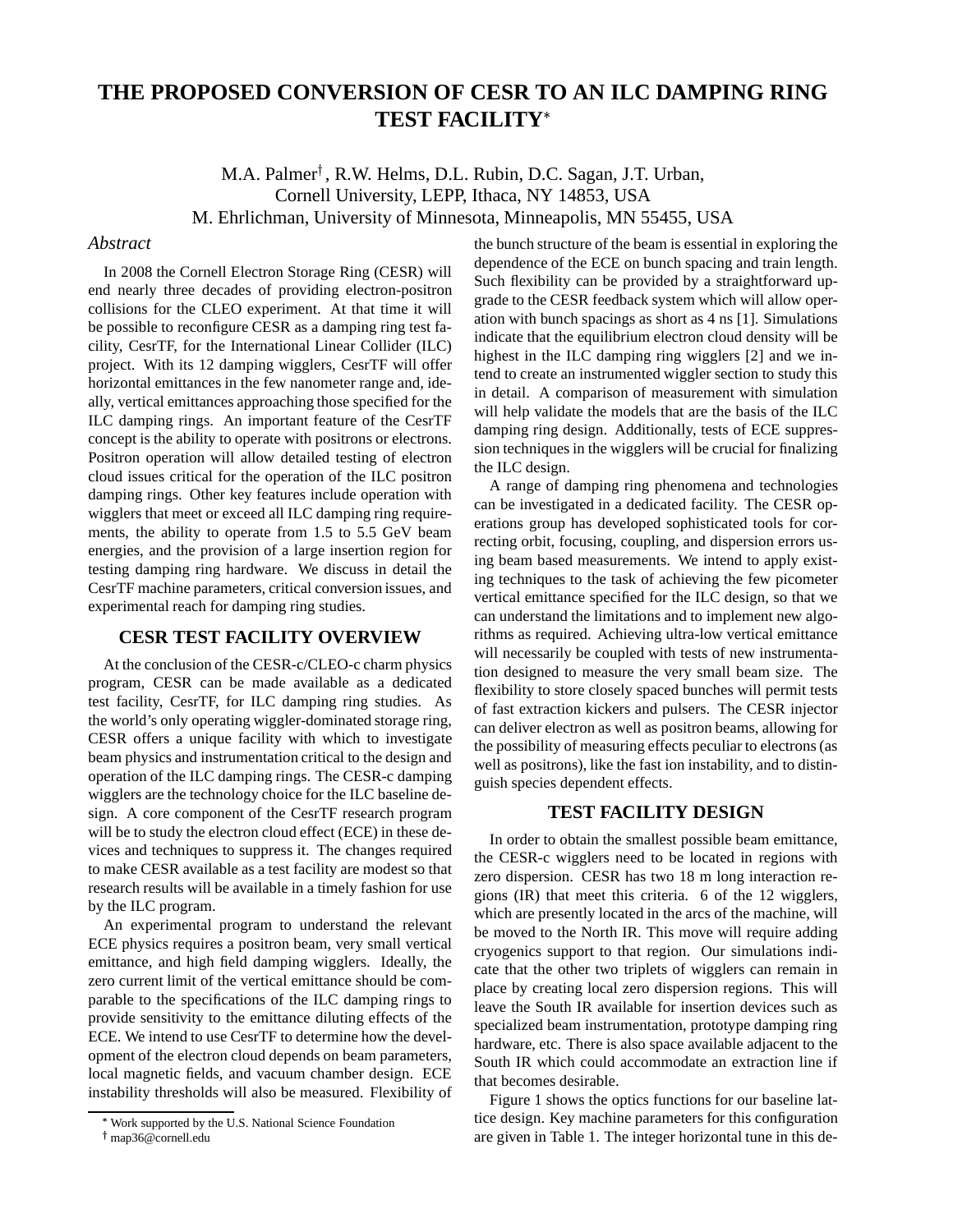

Figure 1: CesrTF Lattice Parameters for 2.0 GeV Operation

sign has been chosen to minimize the emittance. Our goal is a vertical emittances in the 5-10 pm range for our beam dynamics studies. Touschek estimates for the 5 pm case and  $2 \times 10^{10}$  particles per bunch (the ILC design specification) yield a lifetime of approximately 7 minutes.

The dynamic aperture of these optics has been evaluated for fractional energy offsets of 0.5% and 1% and is shown in Figure 2. The tracking code employs the same wiggler map as is used for CESR-c calculations [3]. Particles are considered lost when their amplitude significantly exceeds the real physical aperture. The horizontal emittance of the injected beam is assumed to be 1000 nm. The beam is also taken to be fully coupled so that the vertical emittance is half the horizontal (500 nm). These results indicate an acceptable dynamic aperture.

## **LOW EMITTANCE OPERATION**

Our ability to operate CesrTF in the ultra-low emittance mode proposed above is strongly dependent on our ability to correct for magnet misalignments and on the impact of beam dynamics effects, in particular intrabeam scattering (IBS). In this section, we describe our initial evaluations of

Table 1: CesrTF Parameters. Note that RF accelerating voltage is based on installing 2 spare CESR SRF cavities in the South IR for short bunch length operation.

| Parameter                      | Value                |  |
|--------------------------------|----------------------|--|
| No. Wigglers                   | 12                   |  |
| Wiggler Field                  | 2.1T                 |  |
| Beam Energy                    | $2.0$ GeV            |  |
| Energy Spread $(\Delta E/E)$   | $8.6 \times 10^{-4}$ |  |
| Horizontal Emittance           | $2.25$ nm            |  |
| <b>Transverse Damping Time</b> | $47 \text{ ms}$      |  |
| $\mathrm{Q}_{x}$               | 14.59                |  |
| $\mathrm{Q}_y$                 | 9.63                 |  |
| $Q_z$                          | 0.098                |  |
| <b>Total RF Voltage</b>        | 15 MV                |  |
| Bunch Length                   | $6.8 \text{ mm}$     |  |
| <b>Momentum Compaction</b>     | $6.4 \times 10^{-3}$ |  |



Figure 2: CesrTF dynamic aperture for 0.5% and 1% energy offsets. The dashed curve corresponds to  $3\sigma$  of the the rms size of the injected beam.

these issues.

Magnet misalignments in CESR create vertical dispersion and couple horizontal and vertical emittance. In order to achieve the target vertical emittance, the sensitivity to misalignments has been characterized and algorithms for correcting misalignments are being evaluated. Table 2 shows the nominal alignments we expect to achieve with existing survey techniques [4]. The dominant sensitivity is to vertical offsets of the CESR quadrupoles.

Simulations have been performed incorporating the ran-

Table 2: Nominal magnet misalignments in CESR

| <b>Element</b>                          | <b>Misalignment</b> |
|-----------------------------------------|---------------------|
| quad, bend, and wiggler offset          | $150 \,\mu m$       |
| sextupole offset                        | $300 \,\mu m$       |
| quad, bend, wiggler, and sextupole roll | $100 \mu$ rad       |